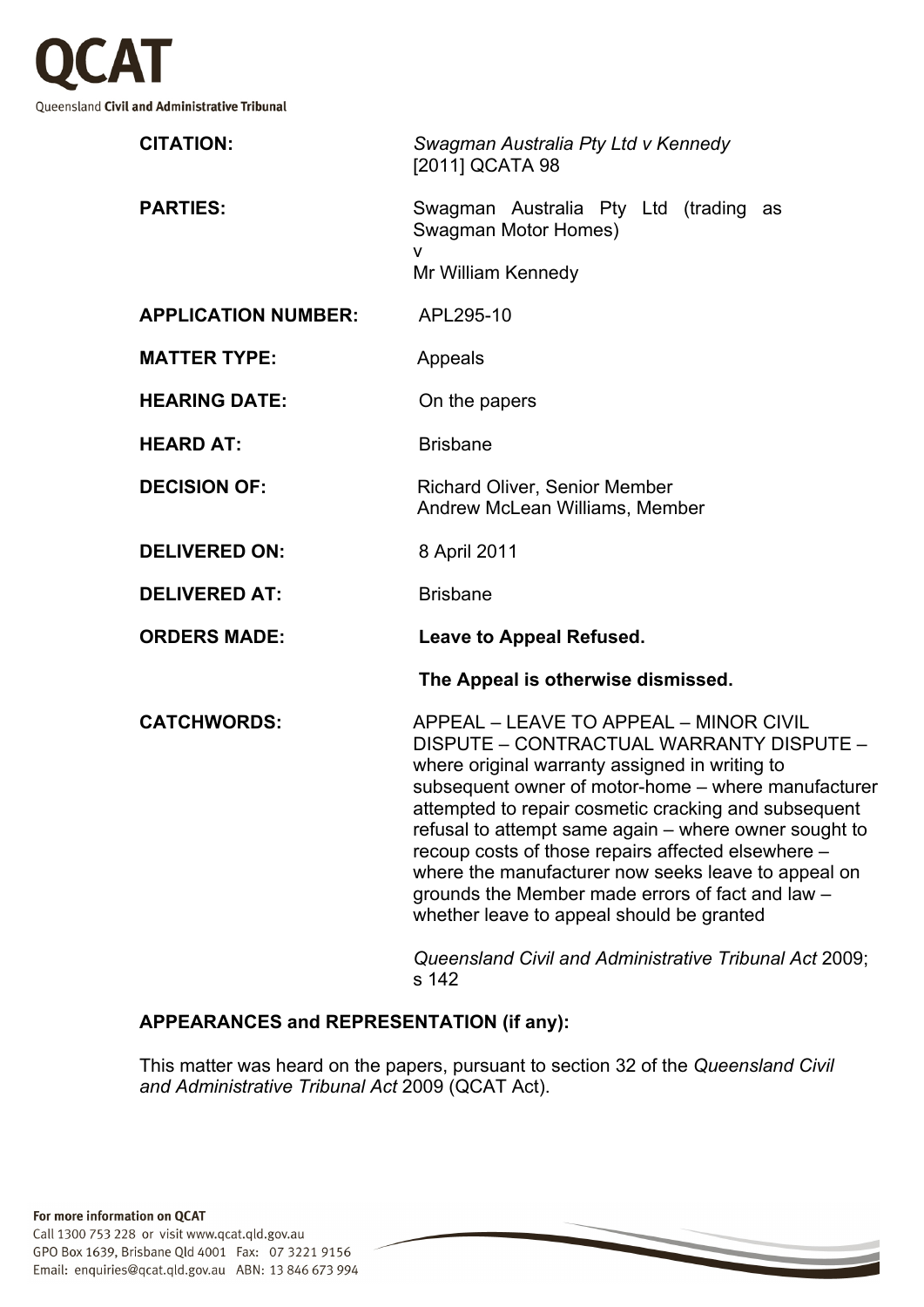## **REASONS FOR DECISION**

#### **Senior Member Richard Oliver:**

[1] In this matter the Appeal Tribunal consisted of Mr McLean Williams, QCAT Member and me. I have had the benefit of reading his reasons in draft. I agree with his reasons, and his conclusions, and the order he proposes.

#### **Member Andrew McLean Williams:**

- [1] Swagman Australia Pty Ltd (hereinafter "Swagman") trade under the name "Swagman Motor Homes". As that name suggests they are the manufacturers of motor-homes. Not just any motor-homes, but opulent ones that far exceed in value a great many modest residential houses. Evidence put before QCAT suggests that the motor-home that is at the heart of this dispute – a "Swagman RV3301" was, when new, worth \$574,236.96.
- [2] In mid 2007, Trevor and Jan Harris, the former owners of this motor-home contracted with Swagman to have it constructed on their behalf. Given the opulence of the vehicle, construction time was protracted. By the time that it was eventually ready for delivery around 12 months later, Mr and Mrs Harris had undergone a change of circumstances and no longer had any use for it. It was never registered in their name and it remained in the yard at Swagman, up for sale by consignment. Swagman was not the consigning agents. The motorhome remained in the yard at Swagman, purely for reasons of convenience.
- [3] The agents for sale was initially a business called "Motorhome World", (with whom Swagman had a retail dealership relationship). During the time that the motor-home sat at Swagman it was never registered for use on the States roads, although over the duration of that time Motorhome World did incur something in the order of 724 kilometres on the odometer, by their taking the motor-home out on test drives and to camping & outdoor shows, apparently with the consent of the then owner, Mr Harris.
- [4] In about March of 2009, the Respondent on this appeal, Mr William Kennedy went to Swagman with every intention of purchasing one of their grand motor homes. Whilst in their yard he became aware of the "nearly new" Swagman RV3301 owned by Mr Harris.
- [5] After a test drive facilitated by employees of Swagman, Mr Kennedy purchased the motor-home from Mr Harris in late March 2009, for an undisclosed price. It is perhaps worthwhile to record that Swagman did not play any other part in the sale, and Mr Harris paid an agents commission on the sale of about \$5,000 to a Mr Gary Sweeting, whom had been previously involved with Motorhome World.
- [6] It is not factually disputed that the Swagman RV3301 had never been registered for use on the States roads, not at least until after it had been acquired by Mr Kennedy. This is a factor that became important to the decision that is now under appeal, for reasons that will herein be revealed.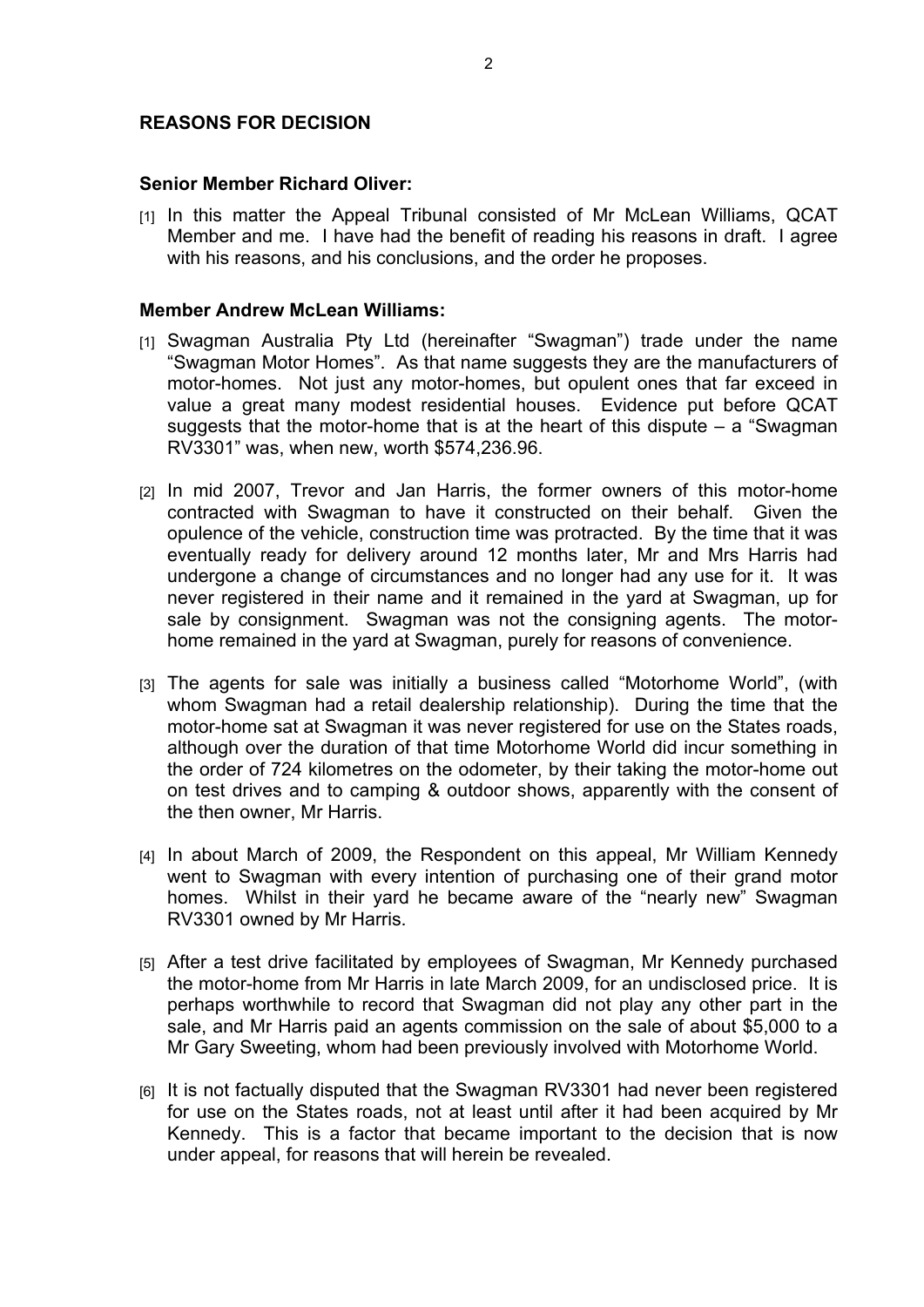- $[7]$  It is also important to record that around the time of the sale of the motor-home the balance of the manufacturer's "new motor-home" warranty was transferred from the vendor (Mr Harris) to the purchaser (Mr Kennedy), and that fact was acknowledged, in writing by Swagman, on 30 March 2009.
- [8] The terms and conditions of that warranty found their way into evidence. Because it is a matter to which I will also return later in these reasons, clause one (1) of the terms and conditions provides:
	- 1. Swagman (Aust) Pty Ltd ABN 74 111 944 506 of 245 Brisbane Road, Biggera Waters Q 4216 warrants the Motor home described on the Warranty Registration form for a term of 3 years, or 60,000 kilometres (whichever occurs first**) from the date of first registration** any items of our manufacture or Appliances and/or Equipment fitted by Swagman (Aust) Pty Ltd are free from defects under normal use. Any defect in any of these items which occurs during the Warranty Term will be repaired or replaced without charge to the Purchaser

[the **emphasis** is not in the original, and has been included here, by me]

- [9] Shortly after purchase Mr Kennedy and his wife took the motor-home on a trip to central western Queensland. During that trip a number of defects in the motor home became evident to Mr and Mrs Kennedy, and these were raised with Swagman upon their return.
- [10] It appears that most of the areas of defect identified at that stage were satisfactorily rectified. However, a dispute remained regarding cracking on the "slide out" edges. I interpose that the "slide outs" are those parts of the motorhome that can be - once the motor-home has first been parked and made ready for occupation - extended out, beyond the "as driven" dimensions of the motorhome, in order to increase its internal habitable space. It appears that it was accepted by the learned Member below that this cracking was a purely cosmetic, rather than structural problem.
- [11] Evidence taken before the learned Member below from representatives of Swagman<sup>1</sup> (apparently uncontroversial and accepted) was to the effect that the cracking was the result of an election having been made, for aesthetic reasons, not to incorporate an aluminium moulding on the edges of the slide outs – as is the apparent wont of many other motor-home manufacturers – but to do something unique and have moulded Kevlar composite edges, instead. This design election appears to have resulted in edge cracking, as a result of the more pliable polyurethane core material then bulging and flexing against the Kevlar composite shell, each time the slide outs were activated. In evidence, Mr Searlee, from Swagman, likened the problem to what might happen if one were to squeeze a 'Maxibon' ice-cream, such that the soft ice-cream centre extrudes beyond the outer biscuit layer.
- [12] Having identified the problem, Swagman then set about attempting to rectify it. Indeed, Swagman tried to fix it on two occasions, yet never to the satisfaction of

Transcript, pp. 18 - 23.

1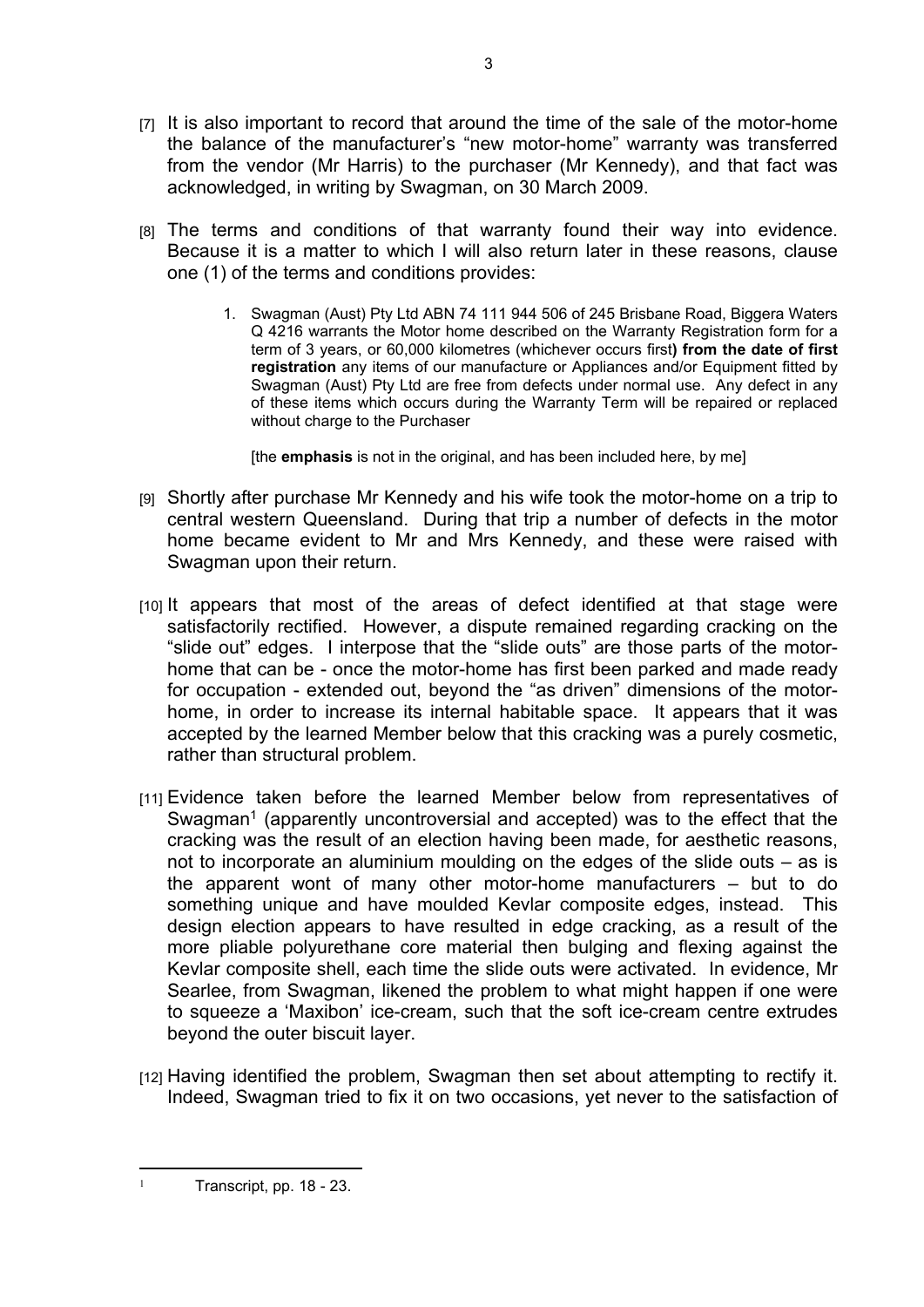Mr Kennedy. In an e-mail<sup>2</sup> addressed to Mr Kennedy dated 13 November 2009, Mr Neil Ingram, on behalf of Swagman said, in part:

> "….The repair work done by Swagman is of a cosmetic nature. As I have said, Swagman considers that it has done more than it is required to do. Swagman is not prepared to undertake any more work of a cosmetic nature. If you require any work of this type to be done, you are free to do so at your own expense."

- [13] After that, Mr Kennedy made his own arrangements to have the cracking on the slide out edges rectified. A quote for same was obtained by him on 4 February 2010 from Coomera River Smash Repairs Group, for \$5,858.60. This quote was used by Mr Kennedy to quantify his application for compensation which was filed with QCAT in the Southport Registry, on 8 February 2010.
- [14] Ultimately, before the matter came on for a determination before QCAT, Mr Kennedy had these repairs affected by an alternate smash repairer, Royans Brisbane Pty Ltd ("Royans"), who quoted a slightly lesser sum of \$5,349.45. Mr Kennedy also explained that he understood there had been some kind of falling out between Swagman and the Coomera River Smash Repairs Group, such that he elected to have his problem fixed by Royans, instead.
- [15] The learned Member accepted that the repairs had been affected by Royans, and that there had been no recurrence of the edge cracking problem since that time, despite the Kennedy's having said in evidence that the motor-home had been used extensively, since then.
- [16] On 27 September 2010 Swagman brought a counter-application seeking a dismissal of Mr Kennedy's claim on the basis that the sum of \$5,858.60 had *not* been incurred by Mr Kennedy and by reason that the rectification works "were not carried out by Coomera Smash Repairs as per the application dated 8/2/2010".
- [17] The matter was determined by a QCAT Member sitting as an adjudicator on 22 October 2010. The learned Member found on behalf of Mr Kennedy, allowing the amount of the Royans repair quote, plus the \$90 QCAT filing fee. It is this decision that is now appealed against.

# *This Appeal*

- [18] Pursuant to s 142(3) of the QCAT Act, this appeal may only be commenced with the leave of this appeal tribunal.
- [19] The question whether (or not) leave should be granted is usually one to be addressed in accordance with established principles. Is there a reasonably arguable case of error in the primary decision? $3$  Is there a reasonable prospect that the applicant will obtain substantive relief?<sup>4</sup> Is leave necessary in order to correct a substantial injustice to the applicant caused by some error?<sup>5</sup> Is there

<sup>2</sup> 'Attachment C' to the Respondent's initial application to QCAT, dated 08 February 2010.

<sup>3</sup> *QUYD Pty Ltd v Marvass Pty Ltd* [2009] 1 Qd R 41.

<sup>4</sup> *Cachia v Grech* [2009] NSWCA 232 at [13].

<sup>5</sup> *QUYD Pty Ltd v Marvass Pty Ltd* (supra).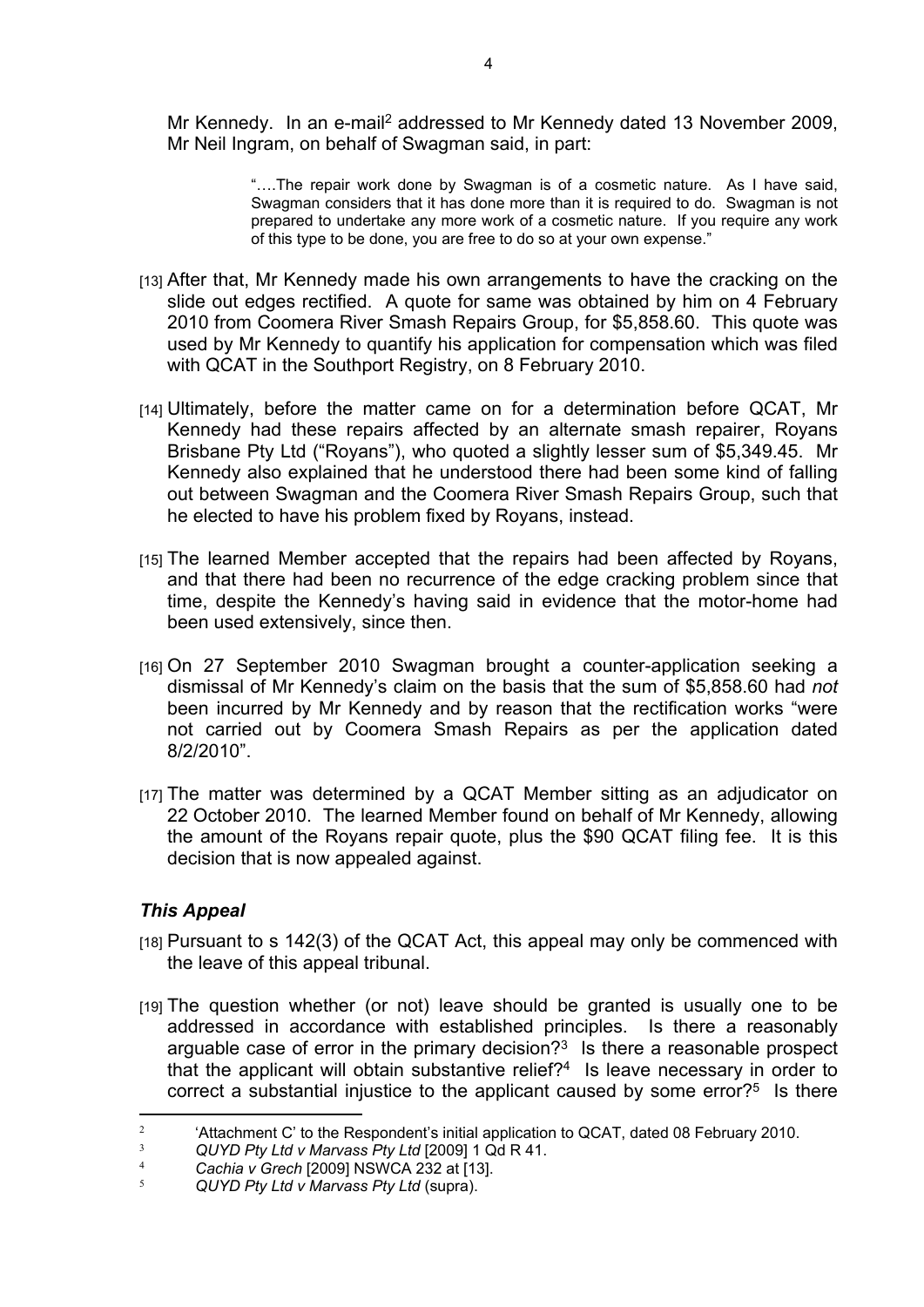some question of general importance upon which further argument, and a decision of the appellate court or tribunal, would be to general public advantage?<sup>6</sup>

- [20] Leave to appeal will ordinarily only be obtained in circumstances wherein there is some question of general importance upon which further argument, and a decision of the appellate tribunal would be to the public advantage; or, where there is a reasonably arguable case of error in the decision at first instance, and a reasonable prospect that the applicant for leave would obtain further substantive relief. For reasons that will be revealed in the following paragraphs this case is however not one that falls under any of these criteria.
- [21] As was recognised by the High Court in *Fox v Percy* ([2003] HCA 22 at [32] per Gleeson CJ, Gummow and Kirby J) the duty of this appellate tribunal is solely to determine whether there is some error in the primary decision. It is not our task to decide where the truth lay as between the competing versions given by the parties.
- [22] Over 26 sequentially numbered paragraphs the appellant has set out a number of grounds for leave to appeal, as well as grounds of appeal. Many of these are repetitive. Those specified as grounds for *leave* to appeal also essentially traverse the same terrain as those specified as *grounds* of appeal. For reasons of convenience I here attempt to distil all these down to their essence:
	- (a) The learned Member relied on evidence that was "inconsistent, untested and, on its face incorrect" – namely a cost assessors report from Australian Accident Management Commercial (AAMC), which was based on the Coomera River Smash Repairs quote, when the repairs were performed by Royans.
	- (b) The Appellant was denied natural justice by it not having sufficient time to consider the AAMC report beforehand, and if need be, to then obtain contrary evidence of its own.
	- (c) The AAMC report was infected by factual error, having referred to the motor home being at Coomera River Smash Repairs on 19 May 2010, when it had already been taken to, and repaired at Royans, by that time.
	- (d) The learned Member relied upon a repair quote from Royans, which the Appellant had not had a chance to read or respond to, thereby giving rise to another denial of natural justice.
	- (e) The learned Member below failed to give any weight to the Appellant's counter-claim.

6

*Glenwood Properties Pty Ltd v Delmoss Pty Ltd* [1986] 2 Qd R 388 at 389; *McIver Bulk Liquid Haulage Pty Ltd v Fruehauf Australia Pty Ltd* [1989] 2 Qd R 577 at 578, 580.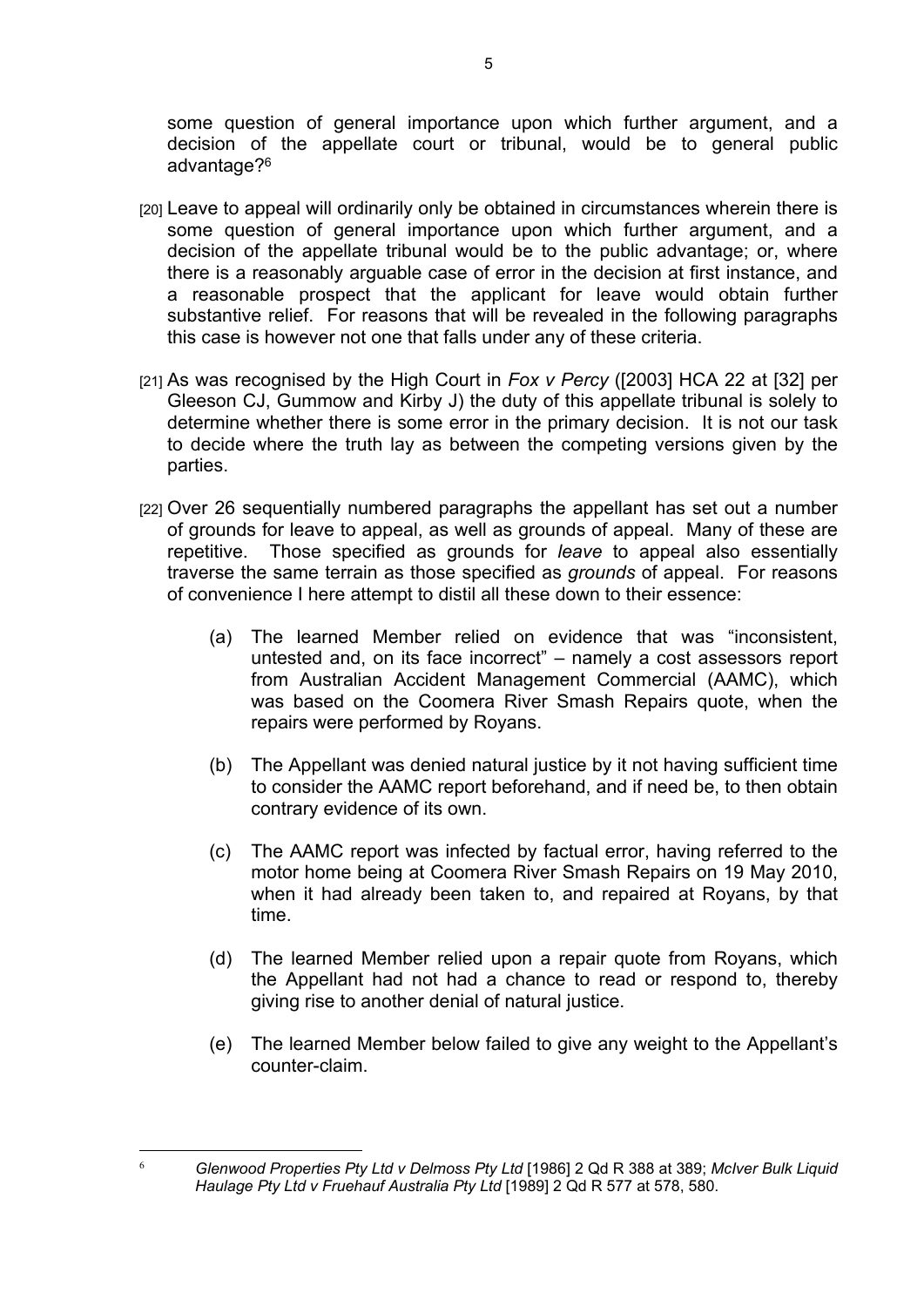- (f) The learned Member below failed to consider the full terms of the Appellant's warranty, which did not, for a variety of alleged reasons, cover the work that the Applicant sought to have covered by warranty.
- (g) The evidence of the repairer Royans should not have been accepted, on the basis that they have no known expertise in fibreglass or motorhomes, and is not a repairer approved by Swagman.

[23] I will address each of those listed as  $(a) - (g)$  (immediately above):

## **(a) The learned Member relied on inconsistent, untested and incorrect evidence – being the cost assessors report from Australian Accident Management Commercial (AAMC).**

- [24] The Respondent's application to QCAT was filed on 8 February 2010. The Claim at that time was for the full amount of the Coomera Rivers Smash Repairs quote, being \$5,858.60, and that quote was attached as part of the Respondent's QCAT Claim. Later, at the hearing of the matter, the Respondent relied upon a report from a repair cost assessor Australian Accident Management Commercial (AAMC) to assert that the repair quote from Coomera Rivers Smash Repairs was fair and reasonable. It is the case that the actual repairs were effected by Royans, and at a slightly lower cost to that which AAMC had assessed (in May 2010) as being reasonable.
- [25] It is clear from correspondence on the QCAT file that the Appellant was aware of the Coomera Rivers Smash Repairs quote amply prior to the date of the hearing of this matter.
- [26] As was recently recognised by the Queensland Court of Appeal in *GO & MJT Nominees Pty Ltd v Hollywells Homewares Pty Ltd & Anor,*<sup>7</sup> QCAT is a jurisdiction that is not encumbered by either pleadings or the rules of evidence, and is one charged with disposing of disputes within its jurisdiction in a cost effective and timely manner (QCAT Act, see ss 3-4).
- [27] The requirements for procedural fairness in a case such as this one must then be adjusted to the statutory framework governing the tribunal in question.<sup>8</sup> Rather than pleadings defining the case that must be met by an opponent at trial (as would be the case in litigation before the courts), the case that is required to be met by an opponent in a matter before QCAT is revealed instead from the filed evidence.
- [28] At all times Swagman knew the *quantum* of the claim brought against it (on the basis of the Coomera Rivers Smash Repairs quotation filed by the Respondent/Applicant), and it was always at liberty to adduce contrary evidence of its own to show that the quantum of that claim was unreasonable. Swagman did not adduce any such evidence before the learned Member below that tended to show that that the costs of repair claimed by the Respondent were

<sup>7</sup> [2010] QCA 368, (Margaret McMurdo P, Chesterman JA and McMeekin J).

<sup>8</sup> *GO & MJT Nominees*, ibid, at [22]; *Kioa v West* (1985) 159 CLR 550 at 584-585, per Mason J.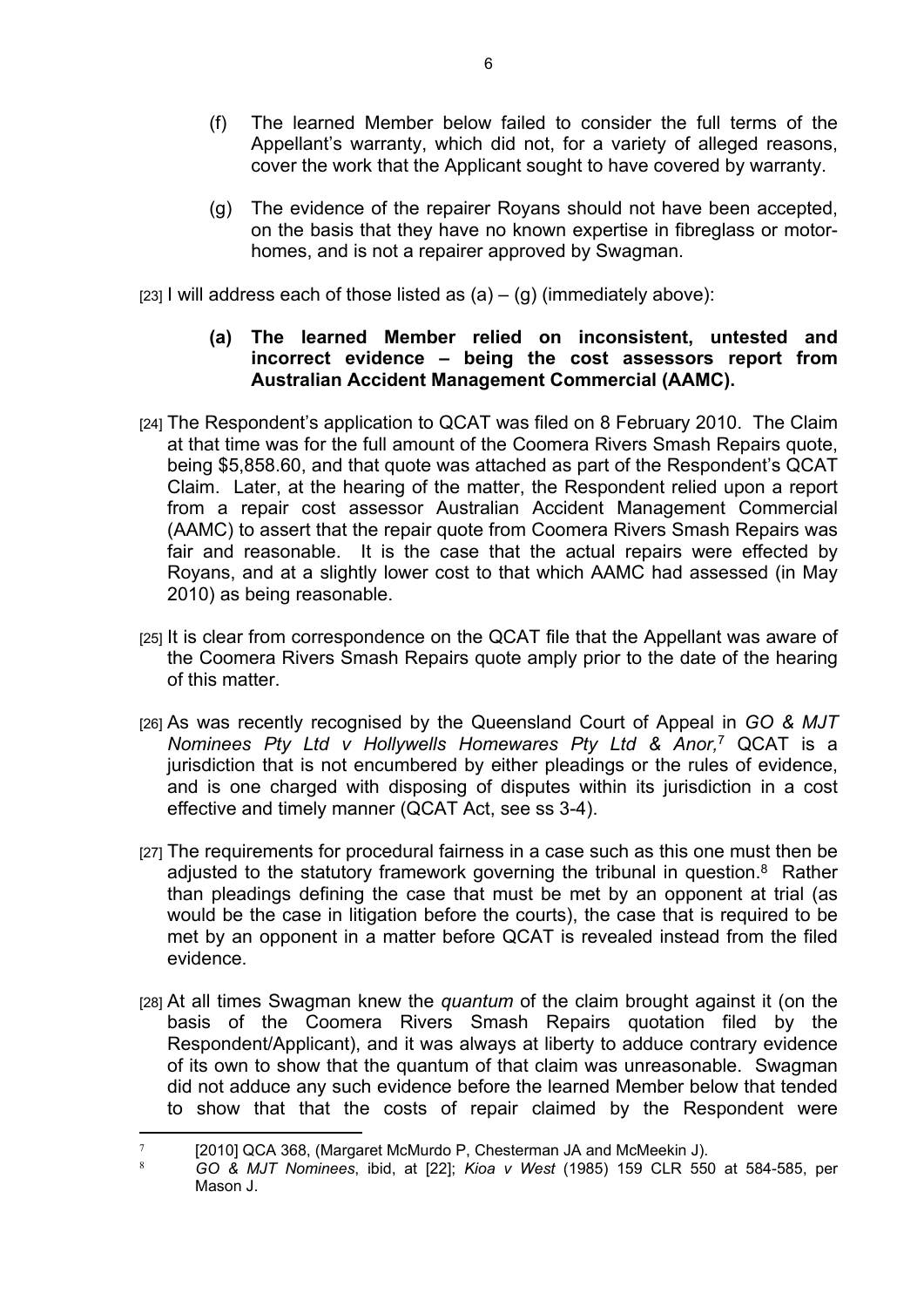unreasonable. Instead, Swagman adduced evidence (in the form of correspondence) from both a firm of naval architects ("Seatransport") and from yacht builders, ("Oceanic Yacht Design") that was only directed towards another issue (ultimately a "red herring") showing that the cracking was cosmetic, rather than structural. Those reports also do not help in any way to demonstrate that the repairs were unnecessary. Moreover, the fact that, ultimately, the repairs were affected by Royans (at a lesser cost) rather than Coomera Rivers Smash Repairs is not a factor that is in any way relevant to this appeal.

[29] In my view, it is clear on the face of the record that the learned member below relied upon the Royans quote, rather than the AAMC report.

## **(b) The Appellant was denied natural justice by it not having sufficient time to consider the AAMC report.**

- [30] For reasons already traversed in response to (a), above, this appeal ground is of no substance. The AAMC report was only ever supplementary evidence, tending to show that the quantum of the claim was not unreasonable. Ultimately, the learned member accepted that the repairs had been effected by Royans, and that was the proper quantum of the claim. It cannot now be reasonably asserted that the appellant was 'taken by surprise' regarding the quantum or nature of Mr Kennedy's claim. The nature of the claim was always known to them in relation to the costs of repair to the slide out edges. They were sufficiently alerted as to the likely quantum of it by the Coomera River Smash Repairs quote.
	- **(c) The AAMC report was infected by factual error.**
- [31] The Appellant contends that the AAMC report erroneously puts the motor-home as being situated in the yard at Coomera Rivers Smash Repairs on 19 May 2010, and this error undermines the credibility of the AAMC evidence. With respect, the AAMC report does no more than state that that the author of it had visually inspected the vehicle; considered the 'Coomera Rivers' quote; and examined photographs of the cracking on the slide outs, prior to their repair by Royans. In all events the Appellant has now attributed a level of significance to the AAMC report that was not ever ascribed to it by the learned Member below.

## **(d) The learned member relied upon a repair quote from Royans. This was unfair to the Appellant.**

[32] For reasons already elaborated in response to (a) above, the Appellant was put on sufficient notice of the case that it was required to meet. The fact that the repairs were ultimately undertaken by Royans, at a slightly lesser cost, and that the Appellant did not see the Royans quote until 20 October 2010 is not a factor that might now be said to have caused any injustice to the Appellant.

## **(e) The learned Member below failed to give any weight to the Appellant's counter-claim.**

[33] The appellants counter-application, filed on 27 September 2010 alleges that the respondent Mr Kennedy did not incur \$5,858.60 as liquidated damages, as the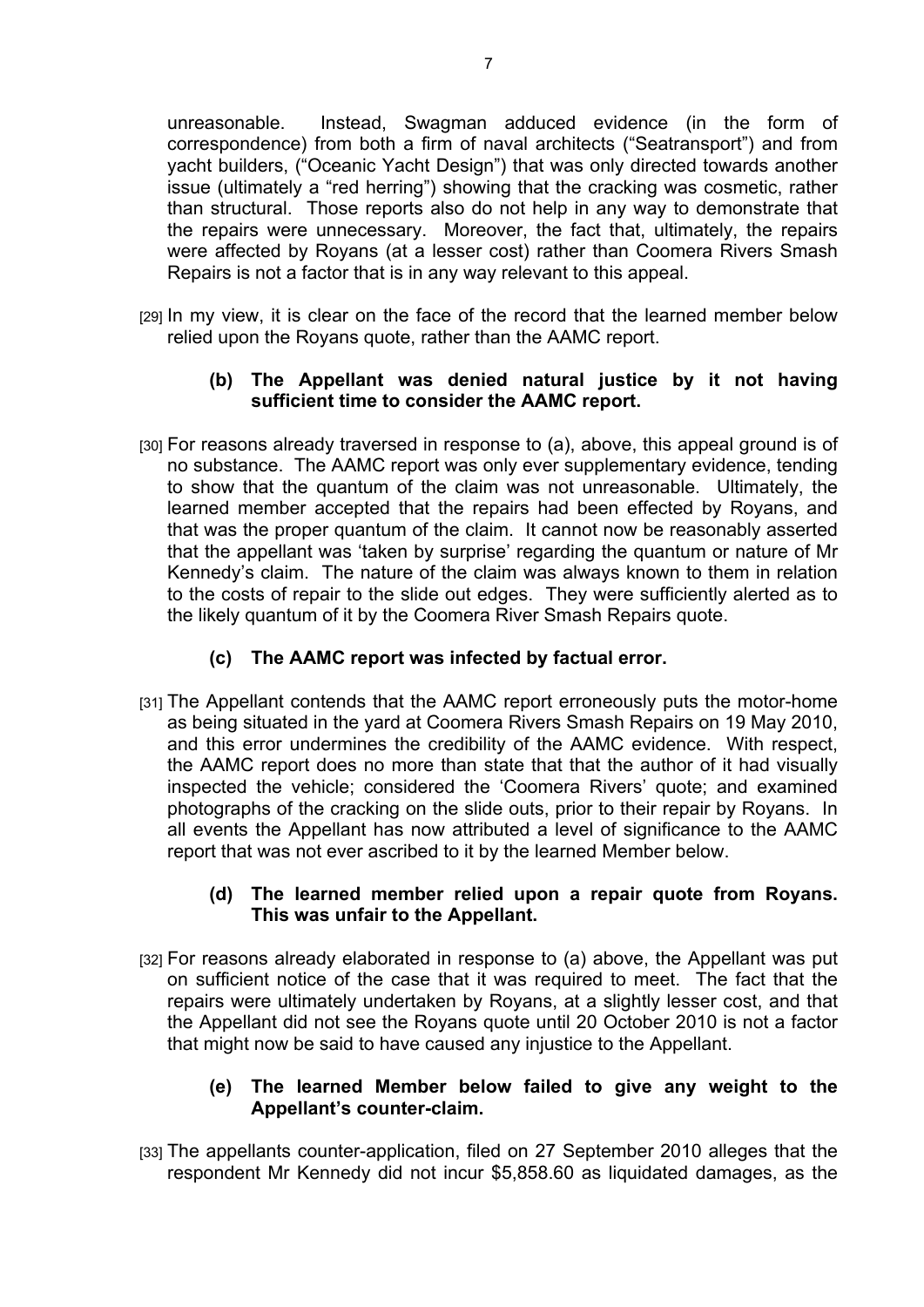repairs were not carried out by Coomera Rivers Smash Repairs. Nothing of any consequence turns on who was the repairer. As was correctly identified by the learned Member below, it would not even have mattered if the repairs had not been undertaken as at the date of the hearing, providing there was a quote for same available at the hearing, and that quote was also accepted as fair and reasonable by the presiding adjudicator or member. In my view, it is pellucidly clear that the learned Member sufficiently dealt with the Appellant's crossapplication, giving it all the weight that it warranted.

- **(f) The learned Member below failed to consider the full terms of the Appellant's warranty, which did not, for a variety of alleged reasons, cover the work that the Applicant sought to have covered by warranty.**
- $[34]$  These matters are traversed in paragraphs  $1(c)$ ,  $1(d)$ ,  $1(e)$ ,  $4$ ,  $5$ ,  $6$ ,  $8$ ,  $9$  and  $15$  of the Appellant's appeal submissions. In essence the Appellant contends that the cracking on the slide outs was not covered by the warranty, which had been rendered void by after-sales modification; and because the vehicle had not been inspected at intervals of every six months or 10,000 kilometres. There are a number of difficulties with these contentions.
- [35] The balance of the new motor-home warranty was transferred to Mr Kennedy. This was acknowledged, in writing, by Swagman. Paragraph one of the warranty is set out in paragraph [9] (above), of these reasons for decision. On the face of it, paragraph one of the warranty indicates that the warranty did not even commence to run until the motor-home had been acquired by Mr Kennedy, by reason that it had never previously been registered by its former owner, Mr Harris. Irrespective as to whether the cracking in the slide-out edges was cosmetic or structural this is a defect in workmanship that is, *prima facie*, covered under the warranty.
- [36] Until acquired by Mr Kennedy in March 2009 the motor-home had remained in the yard at Swagman, and there presumably able to be inspected by Swagman or its agents on an almost daily basis. At the time of acquisition by Mr Kennedy it had only done 724km, and the defects that are now at the heart of this claim were identified during its very first trip to central western Queensland. In light of that, it is not now possible to legitimately argue that the warranty was void by reason that the motor-home had not been inspected every six months and/or 10,000 kilometres, (whichever is the lesser) as neither event was yet to happen. Even more fundamentally, this point was not taken by the Appellant in the original proceedings before the learned Member below. Had it been, then no doubt it would not have succeeded.
- [37] It appears true that the motor-home has had some minor after-sale modifications. The transcript reveals that an air horn has been installed; and that some cupboard hinges have been modified, so as to better facilitate access to an onboard washing machine. Although clause 7 of the warranty indicates that "any modification whatsoever" will void the warranty, the difficulty with the submission becomes that, by having originally accepted Mr Kennedy's complaints about cracking on the edges of the slide outs; and having then attempted to make